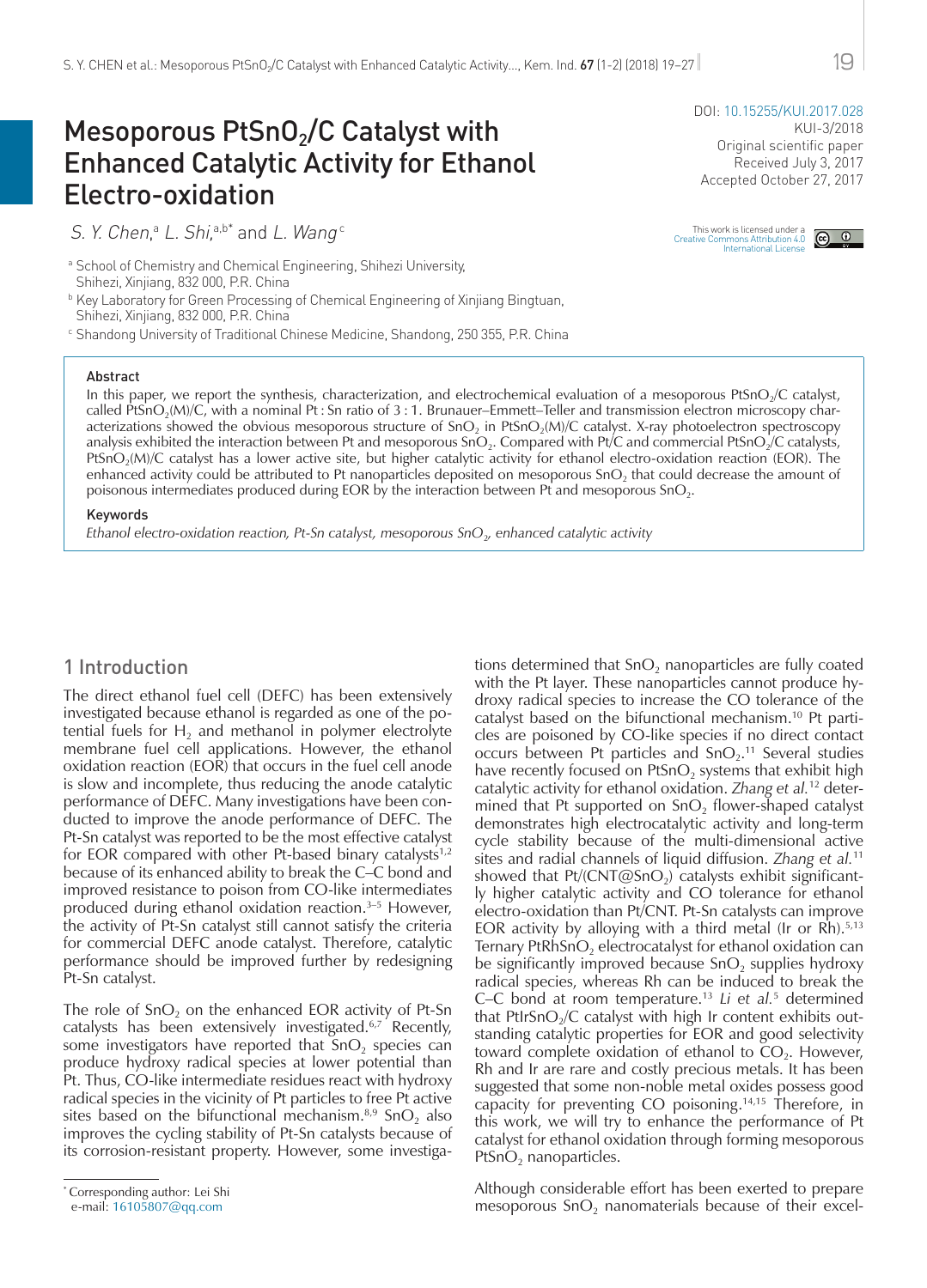lent properties for application in Li-ion batteries and gas sensors,<sup>16,17</sup> the catalytic behaviour of mesoporous  $Sn\ddot{O}$ , toward EOR has been rarely studied. In the present work, we prepared C-supported electrocatalysts that consist of a mesoporous SnO<sub>2</sub> core decorated with Pt nanoislands *via* modified polyol method. We hypothesized that this special catalyst structure will increase the catalytic activity and CO tolerance of Pt to ethanol oxidation.

# 2 Experiment details

#### 2.1 Materials

 $H_2$ PtCl<sub>6</sub> · 6 H<sub>2</sub>O, SnCl<sub>2</sub> · 2 H<sub>2</sub>O, Na<sub>2</sub>SnO<sub>3</sub> · H<sub>2</sub>O, oleic acid, ethylene glycol (EG),  $H_2SO_4$ , ethanol, and Nafion were purchased from Sigma-Aldrich, St. Louis, Mo, USA. Vulcan XC72R carbon black ( $S_{BET}$  = 250 m<sup>2</sup> g<sup>-1</sup>) was purchased from Cabot Corporation, Boston, MA, USA. All chemicals were of analytical grade and used as received without further purification.

#### 2.2 Synthesis of mesoporous  $SnO<sub>2</sub>$

Mesoporous SnO<sub>2</sub> was synthesized *via* a water-evaporating process that was previously reported in.18 In this process, 0.45 g Na<sub>2</sub>SnO<sub>3</sub> · 3 H<sub>2</sub>O was added into 5 ml distilled water in an open container. After  $Na<sub>2</sub>SnO<sub>3</sub> · 3 H<sub>2</sub>O$  had completely dissolved, 25 ml oleic acid was added to the Na<sub>2</sub>SnO<sub>3</sub> solution. The container was maintained at 150 °C for 5 h at ambient pressure, and then allowed to cool to room temperature naturally. The resulting precipitate was filtered, washed, and dried at 60 °C for 12 h. Finally, the solid was further treated at 300 °C in air for 2 h to obtain  $SnO<sub>2</sub>$  mesoporous nanomaterials.

#### 2.3 Synthesis of  $PtSnO<sub>2</sub>(M)/C$  catalyst

The appropriate amount of mesoporous  $SnO<sub>2</sub>$  was first dissolved in 50 ml EG and sonicated for 0.5 h. The appropriate amount of  $H_2PtCl_6 \cdot 6 H_2O$  was then added. The solution was heated to 130 °C and maintained at this temperature for 2 h. The solution cooled down to 60 °C. Afterward, the appropriate amount of XC72R carbon black was added to the solution, an aqueous solution of HCl (1.5 M) was added to adjust the pH of the solution to approximately 1. The solution was then stirred for another 6 h and cooled down to room temperature. The obtained mixture was filtered, washed, and dried.

For comparison, PtSnO<sub>2</sub>(N)/C catalyst was synthesized in a manner similar to that of  $PtSnO<sub>2</sub>(M)/C$  catalyst, except for the preparation of  $SnO<sub>2</sub>$  nanoparticles.  $SnO<sub>2</sub>$  nanoparticles were obtained through the following steps. The appropriate amount of  $SnCl<sub>2</sub> · 2H<sub>2</sub>O$  was firstly dissolved in 50 ml EG and 1 ml water to form a solution. The solution was then heated to 180 °C, maintained at this temperature for 2 h, and cooled to room temperature. Pt/C was also prepared without adding  $SnO<sub>2</sub>$ . The mass fraction of Pt in the catalyst was  $w(Pt) = 0.20$ .

#### 2.4 Characterization of catalysts

Brunauer–Emmett–Teller (BET) surface area analysis was performed from the nitrogen adsorption isotherms at 77 K using an ASAP 2020 physisorption analyser (Micromeritics Instrument Corporation, Norcross, GA, USA). All samples were degassed at 110 °C under vacuum for 6 h. Average pore diameter  $(d_{av})$  and pore volume were calculated based on the Barrett–Joyner–Halenda (BJH) method. Powder X-ray diffraction (XRD) data were collected on a D8 ADVANCE X-ray diffractometer (Bruker Biosciences Corporation, Billerica, MA, USA) using Cu Kα irradiation  $(\lambda = 1.5406 \text{ Å})$  as source at 40 kV and 40 mA. Transmission electron microscopy (TEM) experiments were conducted using Tecnai F30 field emission transmission electron microscope (FEI, Hillsboro, OR, USA). Inductively coupled plasma atomic emission spectroscopy (ICP-AES) was conducted using the TCAP 6000 SERICS ICP emission spectrometer. X-ray photoelectron spectroscopy (XPS) analyses were performed on ESCA 3400 (Kratos Analytical Ltd., Manchester, UK) equipped with Al and Mg sources  $(1486.6 \text{ eV}, 12 \text{ kV}, 300 \text{ W})$ . The base pressure of the system was 5 · 10−7 Pa, and the measurements were conducted at  $8 \cdot 10^{-7}$  Pa to  $1 \cdot 10^{-6}$  Pa. For each catalyst, a survey spectrum was collected before high-resolution spectra were recorded. Deconvolutions of XPS spectra were conducted using the software XPS Peak 4.1.

#### 2.5 Electrochemical measurements

A model 760B potentiostat/galvanostat (CH Instruments, Inc., Austin, TX, USA) was used for electrochemical measurements in a standard three-compartment electrochemical cell. All electrochemistry experiments were conducted at room temperature. The working electrode was a glass C disk with a diameter of 4 mm held in a Teflon cylinder. A Pt foil counter electrode and a saturated calomel reference electrode (SCE) (separated by an electrolyte salt bridge) were used. The working electrode was prepared as follows: Firstly, 5 mg catalyst was mixed with 1 ml ethanol and 5 μl 5 % Nafion solution. The mixture was ultrasonically suspended to obtain ink slurry. Then, 40 μl slurry was spread on the working electrode to form a thin layer. Linear sweep voltammetry (LSV) at a scan rate of 5 mV s<sup>-1</sup> and chronoamperometry (CA) experiment at a scan rate of 50 mV s−1 were conducted in the electrolyte of 0.5 M H<sub>2</sub>SO<sub>4</sub>, which contained 1 M ethanol. Cyclic voltammetry (CV) experiments were conducted in the electrolyte of 0.5 M H<sub>2</sub>SO<sub>4</sub> at a scan rate of 50 mV s<sup>-1</sup>. Measurements were performed at room temperature, and the potentials reported in this paper were referenced to those of an SCE.

#### 3 Results and discussion

The XRD patterns of the obtained  $SnO<sub>2</sub>$  sample are shown in Fig. 1a. All peaks can be attributed to the diffraction of the tetragonal  $SnO<sub>2</sub>$  (JCPDS Card No. 41-1445). The peaks located at approximately 27°, 34°, 52°, 65°, and 72° correspond to the (110), (101), (200), (211), (301), and (202) faces of the tetragonal  $SnO<sub>2</sub>$ , respectively.<sup>16</sup> Fig. 1b shows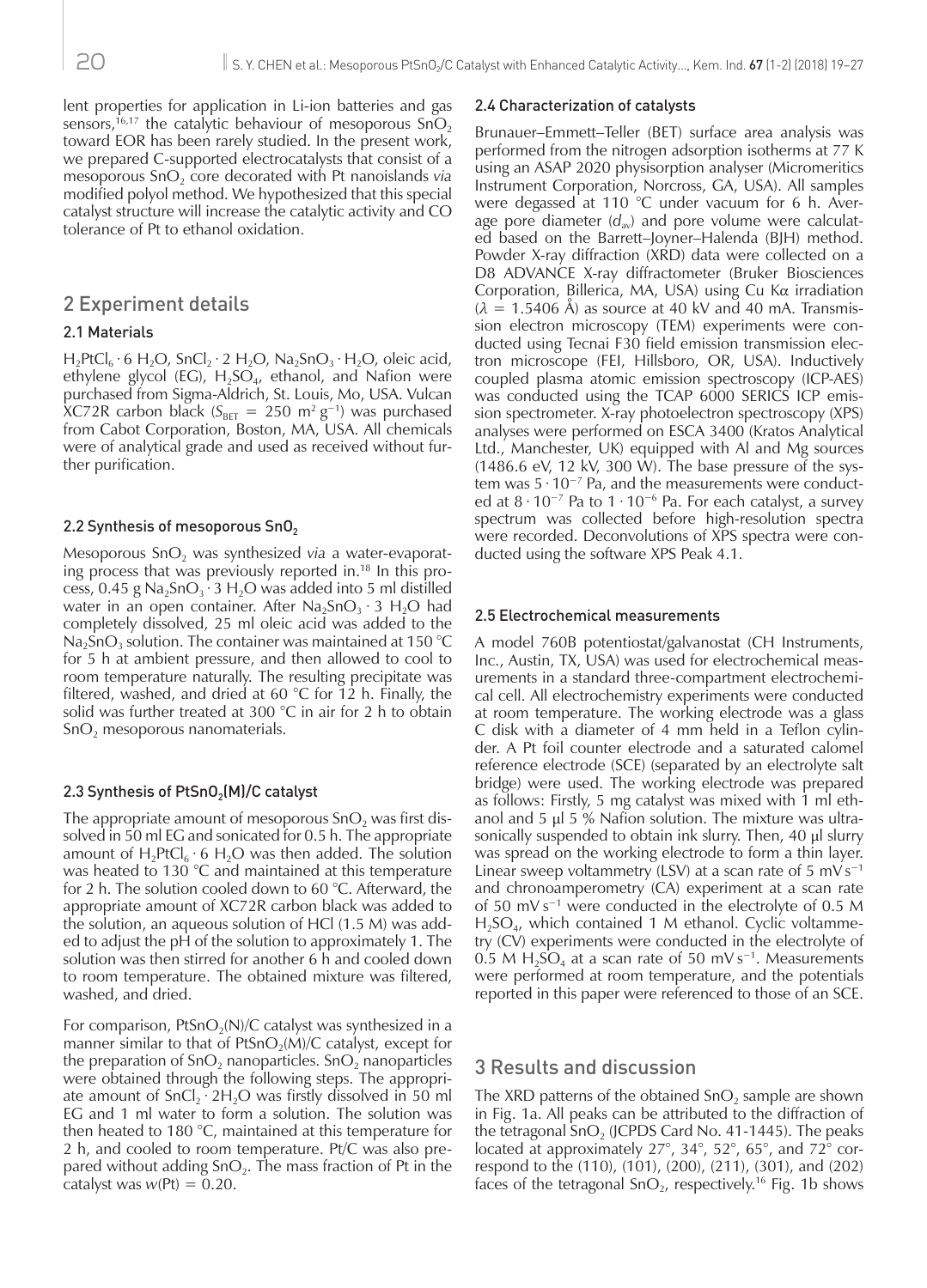

*Fig. 1* – (A) XRD pattern, (B) TEM image, and (C) BET image of the as-synthesized mesoporous  $SnO<sub>2</sub>$  nanomaterials

a typical TEM image of the  $SnO<sub>2</sub>$  sample. Fig. 1c shows the nitrogen adsorption/desorption isotherm and the BJH pore size distribution plot of the as-synthesized mesoporous  $SnO<sub>2</sub>$  nanomaterials. A classic type IV isotherm with a type H3 hysteresis loop resulted from the quadratic capillary condensation at an intermediate relative pressure  $(p/p_0)$ of 0.4 to 0.9, thus indicating the presence of a highly mesoporous structure.<sup>19</sup> The surface area for SnO<sub>2</sub> is 109 m<sup>2</sup> g<sup>-1</sup>. Such structure produces a unimodal pore size distribution of 3.8 nm, which was calculated from the desorption branch of the nitrogen adsorption isotherm.

Fig. 2 shows the TEM images of Pt/C, PtSnO<sub>2</sub>(N)/C, and PtSnO<sub>2</sub>(M)/C catalysts. From Figs. 2a and 2c, it was observed that Pt and PtSnO<sub>2</sub>(N) nanoparticles are well dispersed on XC72R carbon black. The size of Pt nanoparticles (NPs) in Pt/C ranges from 1.5 to 4.0 nm, with an average value of 2.0 nm (Fig. 2b). The size of Pt NPs in PtSnO<sub>2</sub>(N)/C with diameters from 1.0 to 4.5 nm, had an average value of 2.7 nm (Fig. 2d). For PtSnO<sub>2</sub>(M)/C catalysts, size dispersion is difficult to determine because of their irregular shape. The selective deposition of Pt on mesoporous  $\overline{S}nO_2$ results in poor dispersion (Fig. 2e). The high-resolution

(HR) TEM micrograph further shows that the size of Pt nanoparticles is estimated to be 1.5 to 7.5 nm, with a mean value of 4.3 nm (Fig. 2f), which is larger than those of Pt/C and PtSnO<sub>2</sub>(N)/C catalysts (Fig. 3c). In addition, several researchers have reported that the ideal particle size for Pt and Pt-based electrocatalysts is within the range of 2.0 to 4.0 nm.20 Therefore, the selected method can be suitable for preparing Pt-based catalysts.

Fig. 3 shows typical HRTEM images of  $PtSnO<sub>2</sub>(N)/C$  and PtSnO<sub>2</sub>(M)/C catalysts. A 0.227 nm *d*-spacing was assigned to Pt (111), whereas a 0.335 nm *d*-spacing was assigned to  $SnO<sub>2</sub>$  (110). Compared with the lattice constant of pure Pt, the crystal lattice of Pt in the PtSnO<sub>2</sub>(N)/C and PtSnO<sub>2</sub>(M)/C samples remains unchanged (Figs. 3b and 3d). This phenomenon indicates that the  $\overline{SD}_2$  additive has no effect on the crystal lattice of Pt. In the HRTEM image of PtSnO<sub>2</sub>(N)/C, SnO<sub>2</sub> nanoparticles are observed in the vicinity of Pt particles (Fig. 3a). In the HRTEM image of PtSnO<sub>2</sub>(M)/C (Figs. 3c and 3d), crystalline SnO<sub>2</sub> nanoislands support and finely deposited Pt nanoislands are obviously presented. Pt and  $SnO<sub>2</sub>$  nanoislands have more contact in  $PtSnO<sub>2</sub>(M)/C$ .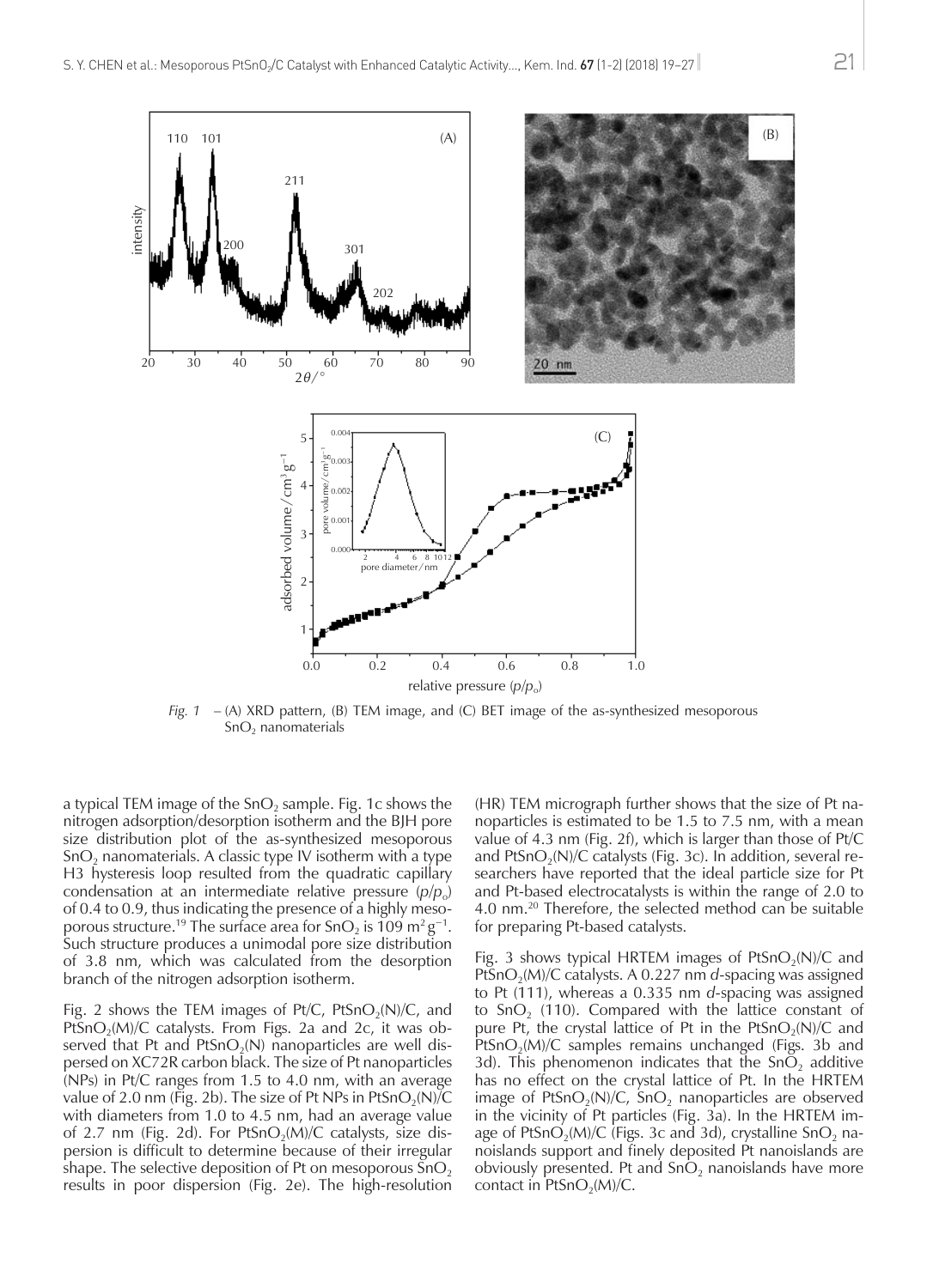

*Fig. 2* – TEM images and size distribution of Pt nanoparticles in Pt/C (a,b), PtSnO<sub>2</sub>(N)/C (c,d), and PtSnO<sub>2</sub>(M)/C catalysts (e,f)

The valences of Pt for Pt/C, PtSnO<sub>2</sub>(N)/C, and PtSnO<sub>2</sub>(M)/C catalysts were determined by XPS, as shown in Fig. 4a. Three different valences of Pt  $(0)$ , Pt  $(II)$ , and Pt  $(IV)$  are observed in the three samples, which are characterized by the doublet binding energy of Pt  $4f_{7/2}$  and Pt  $4f_{5/2}.^{21}$ 

Compared with the peaks of Pt  $4f_{5/2}$  in Pt/C, the change in PtSnO<sub>2</sub>(N)/C value is negligible. However, the Pt  $4f_{5/2}$  peaks of PtSnO<sub>2</sub>(M)/C are approximately 0.4 eV higher than those of Pt/C, which further demonstrates the interaction between Pt and mesoporous  $SnO<sub>2</sub>$ . This result was obtained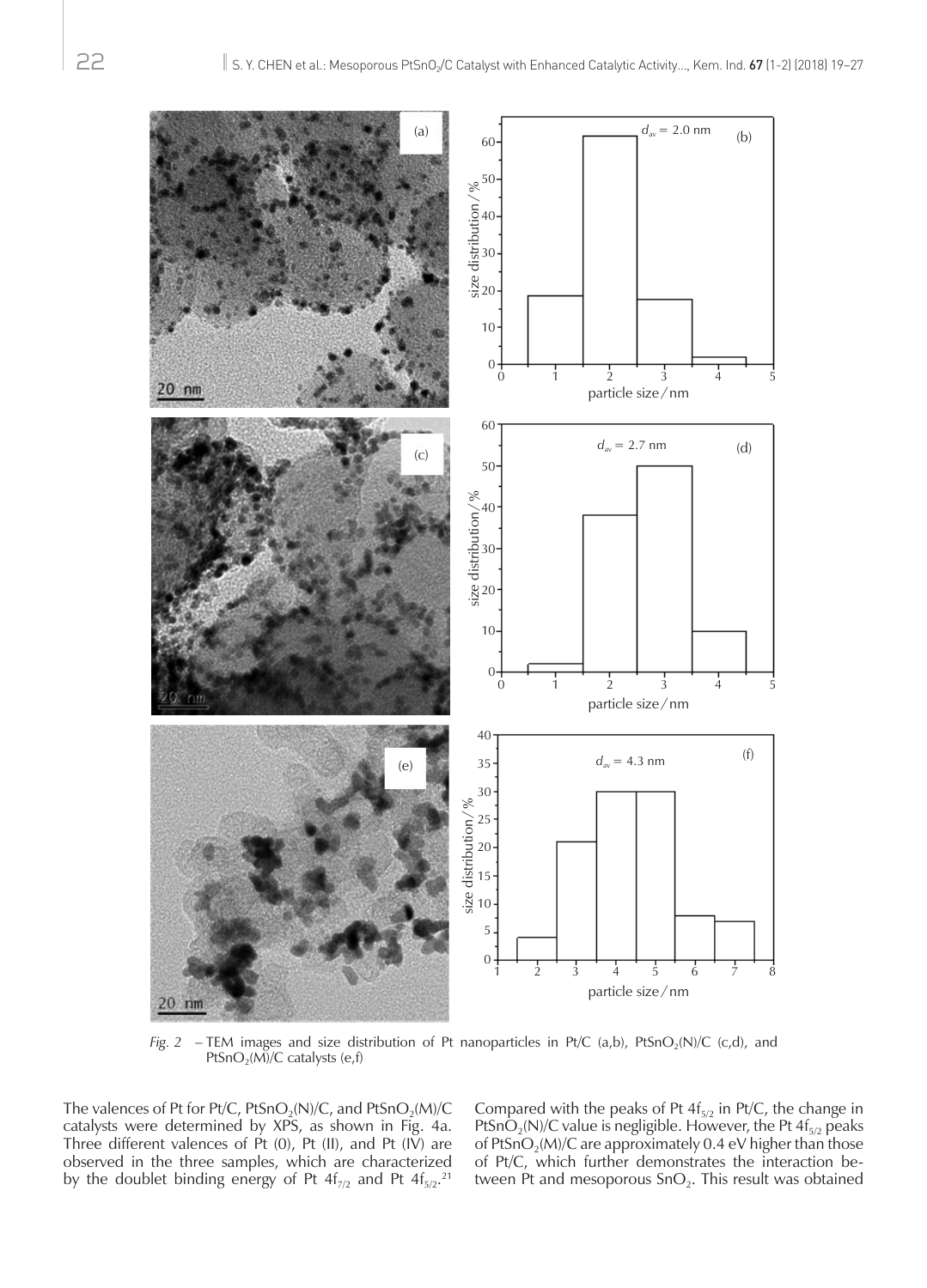

*Fig. 3* – HRTEM images of (a and b)  $PtSnO<sub>2</sub>(N)/C$  and (c and d) PtSnO<sub>2</sub>(M)/C catalysts

through HRTEM. In addition, the high-resolution XPS spectra of  $Sn_{3d}$  in PtSnO<sub>2</sub>(N)/C and PtSnO<sub>2</sub>(M)/C are shown in Fig. 4b. The XPS spectrum ranging from 482 eV to 500 eV that are assigned to two peaks, *i.e.*, the Sn 3d<sub>5/2</sub> peak centred at 487.3 eV and the Sn  $3d_{3/2}$  peak at 495.9 eV, agrees well with those reported in literature.<sup>22,23</sup> All Sn  $3d_{5/2}$  signals are deconvoluted into two components that correspond to Sn(II) (485.6 eV) and Sn(IV) (487.4 eV).<sup>24,25</sup> The Sn  $3d_{5/2}$ peaks of Sn(II) (485.9 eV) and Sn(IV) (487.5 eV) are 0.2 eV higher than those of PtSnO<sub>2</sub>(N)/C for Sn(II) (485.6 eV) and Sn(IV) (487.3 eV). The change in Sn value in PtSnO<sub>2</sub>(M)/C catalyst may be attributed to the change in its electronic structure.

ICP-AES was conducted to determine the actual content of the elements in the catalysts. As shown in Table 1, the mass fraction of Pt is 19.8 % and 19.4 %, whereas that of Sn is 4.2 % and 4.3 % in PtSnO<sub>2</sub>(N)/C and PtSnO<sub>2</sub>(M)/C catalysts, respectively. This result reveals that neither Pt nor Sn is dissolved during the preparation process. Fig. 5 shows the XRD patterns of Pt/C, PtSnO<sub>2</sub>(N)/C, and PtSnO<sub>2</sub>(M)/C catalysts. For the three samples, the peak at approximately 25° is attributed to the diffraction at the (002) plane of the hexagonal structure of Vulcan XC72R carbon black. The other four diffraction peaks are characteristic of the face-centred cubic structure of Pt, and correspond to the planes of Pt (111), Pt (200), Pt (220), and Pt (311) at approximately 40°, 46°, 67°, and 81°, respectively. These results were in good agreement with the Pt standard (JCPDS PDF#04-0802) without any shift, which further indicated the absence of alloy formation between Pt and Sn and the presence of segregated Pt and  $SnO<sub>2</sub>$  phases in PtSnO<sub>2</sub>(M)/C and PtSnO<sub>2</sub>(N)/C. In addition, the peaks in Pt/C and PtSnO<sub>2</sub>(N)/C catalysts are broader and weaker than those in PtSnO<sub>2</sub>(M)/C catalyst, thus indicating the small size and low relative crystallinity of Pt nanoparticles in Pt/C and PtSnO<sub>2</sub>(N)/C catalysts.<sup>23</sup> This result matches well with the TEM analysis.



*Fig. 4* – HR XPS spectra of (A) Pt 4f of Pt/C, PtSnO<sub>2</sub>(N)/C, and PtSnO<sub>2</sub>(M)/C catalysts; and (B) Sn 3d of PtSnO<sub>2</sub>(N)/C and PtSnO<sub>2</sub>(M)/C catalysts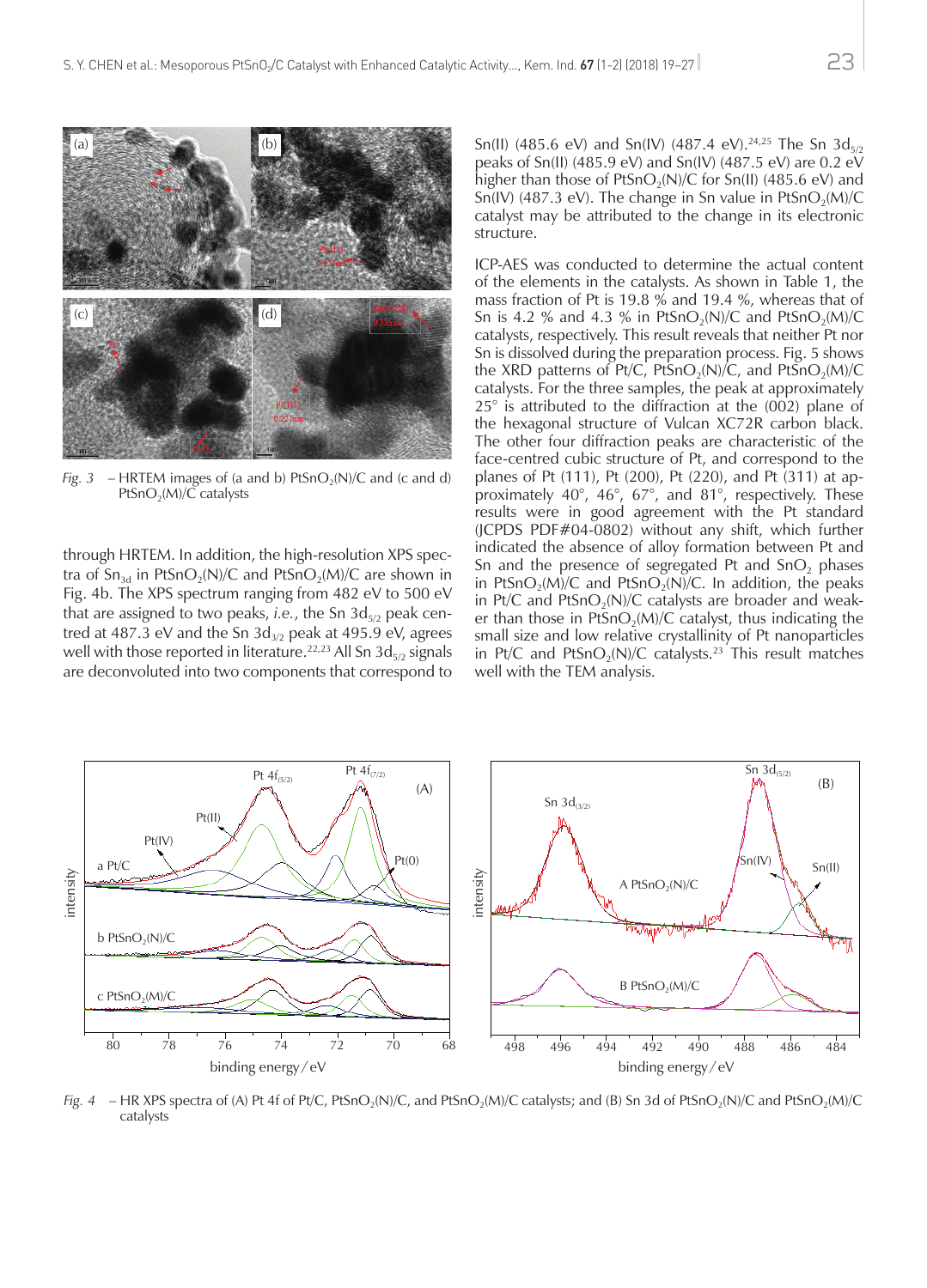

*Fig.* 5 – Wide-angle XRD patterns of (a) Pt/C, (b) PtSnO<sub>2</sub>(N)/C, and (c)  $PtSnO<sub>2</sub>(M)/C$  catalysts

*Table 1* – Element components of PtSnO<sub>2</sub>(N)/C and PtSnO<sub>2</sub>(M)/C catalysts

| Catalyst                 | Nominal content                             |      | Actual content |    |                         |
|--------------------------|---------------------------------------------|------|----------------|----|-------------------------|
|                          | $w(Pt)/\%$ $w(Sn)/\%$ $w(Pt)/\%$ $w(Sn)/\%$ |      |                |    | $(Sn/Pt)_{\text{actu}}$ |
| PtSnO <sub>2</sub> (N)/C | 19.96                                       | 4.15 | 19.8           | 42 | 0.343                   |
| PtSnO <sub>2</sub> (M)/C | 19.96                                       | 4.15 | 19.4           | 43 | 0.349                   |

Fig. 6 shows the CV curves of Pt/C, PtSnO<sub>2</sub>(N)/C, and PtSnO<sub>2</sub>(M)/C electrodes in 0.5 M H<sub>2</sub>SO<sub>4</sub> electrolyte at room temperature. Well-defined hydrogen adsorption-desorption peaks are observed in the potential region of −0.24 to 0.06 V. The hydrogen adsorption/desorption and oxide reduction processes can be used to qualitatively evaluate electrode surface structures.<sup>26</sup> We observed that the areas of hydrogen adsorption and desorption peaks in the order of  $Pt/C > PtSnO<sub>2</sub>(N)/C > PtSnO<sub>2</sub>(M)/C$  catalysts. However, in the double-layer capacitance region of  $PtSnO<sub>2</sub>(M)/C$ catalyst, between 0.1 and 0.4 V, a less capacitive current was observed than  $PtSnO_2(N)/C$ , indicating the conductivity of PtSnO<sub>2</sub>(M)/C is better than PtSnO<sub>2</sub>(N)/C. This effect could be due to the better conductivity of mesoporous  $\text{SnO}_2$  than  $\text{SnO}_2$  nanoparticles. The oxide reduction peak at over 0.5 V for PtSnO<sub>2</sub>(M)/C catalyst is larger than Pt/C, indicating more Pt active sites in PtSnO<sub>2</sub>(M)/ $\check{C}$  catalyst. The contradiction may be attributed to the fact that some of the Pt active sites for hydrogen and adsorption are blocked by  $SnO<sub>2</sub>$ .<sup>21</sup> The result suggests that the Pt nanoparticles may have been covered by mesoporous  $SnO<sub>2</sub>$  successfully. The electrochemically active surface area (ECSA) is calculated by integrating the charge passing through the electrode during the hydrogen adsorption/desorption process after correcting the double layer formation. The charge required

to oxidize a hydrogen monolayer is 0.21 mC cm−2. 27 The value of ECSA can be obtained through Eq. (1):

$$
ECSA / m^{2} g^{-1} = \frac{Q / mC}{0.21 mC cm^{-2} \cdot m(Pt) / mg} \times 10^{-1}.
$$
 (1)

The specific ECSA of PtSnO<sub>2</sub>(M)/C is 19.69 m<sup>2</sup> g<sup>-1</sup>, which is ~44 % that of Pt/C electrocatalyst (44.98 m<sup>2</sup> g<sup>-1</sup>), and ~67 % that of PtSnO<sub>2</sub>(N)/C (29.73 m<sup>2</sup> g<sup>-1</sup>). The lower ECSA of PtSnO<sub>2</sub>(M)/C catalyst can be attributed to its large nanoparticle size. Some Pt active sites for hydrogen adsorption are blocked by  $SnO<sub>2</sub>$ .<sup>21,28</sup>



*Fig. 6* – CVs of Pt/C, PtSnO<sub>2</sub>(N)/C, and PtSnO<sub>2</sub>(M)/C electrodes were measured in 0.5 M  $H_2SO_4$  electrolyte at room temperature at a scan rate of 50 mV s−1

To evaluate the EOR catalysis of  $PtSnO<sub>2</sub>(M)/C$  catalyst, LSV at a scan rate of 5 mV s−1 was conducted. As shown in Fig. 7a, the onset potentials of Pt/C, PtSnO<sub>2</sub>(N)/C, and PtSnO<sub>2</sub>(M)/C are 0.203, -0.138, and -0.138 V (*vs*. SCE), respectively. The peak current densities in the three electrodes for ethanol are in the following order: PtSnO<sub>2</sub>(M)/C > PtSnO<sub>2</sub>(N)/C > Pt/C, at less than 0.64 V (*vs.* SCE). PtSnO<sub>2</sub>(M)/C electrode obviously exhibits an extremely high oxidation current density from the quasisteady-state polarization curves. Two oxidation peaks of ethanol oxidation can be observed on  $PtSnO<sub>2</sub>(N)/C$  and PtSnO<sub>2</sub>(M)/C catalysts in the range of 0.2 and 0.8 V, which is in accordance with literature results.<sup>8,23</sup> According to the results reported in the literature, the second oxidation peak (0.7 V) corresponds mainly to the formation of  $CH<sub>3</sub>COOH$ , whereas the first oxidation peak (0.36 V) corresponds mainly to the formation of  $CH<sub>3</sub>CHO$ . It has been found that  $CH<sub>3</sub>CHO$  was formed on Pt surface at potentials lower than  $0.6$  V (*vs. RHE*).<sup>29</sup> As soon as  $CH<sub>3</sub>CHO$  was formed, it adsorbed on Pt sites and formed  $CH<sub>3</sub>CO$  species, which blocked the subsequent oxidation of ethanol.30  $SnO<sub>2</sub>$  provides hydroxy radical species for the oxidation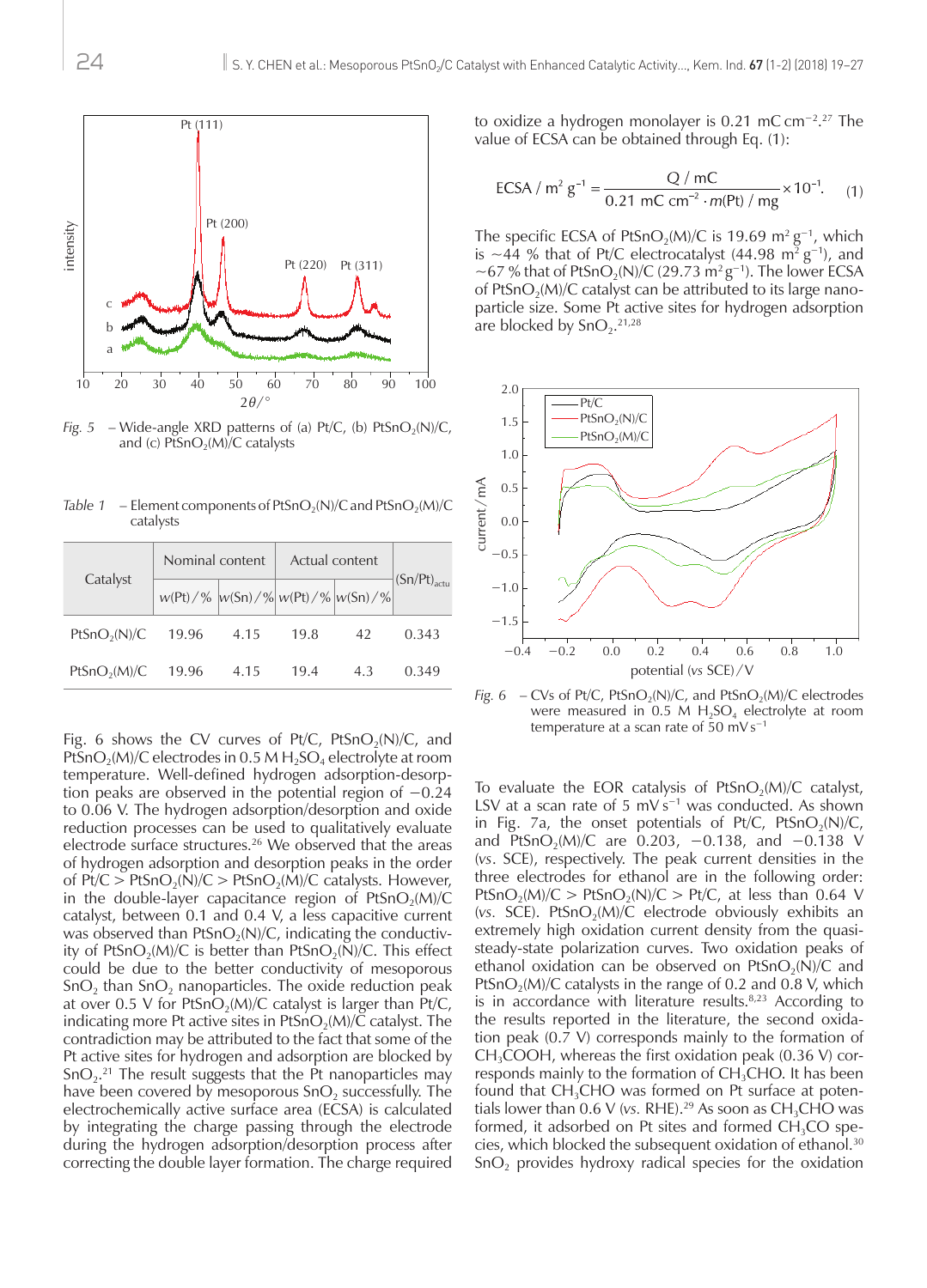

*Fig.* 7 – (A) LSV of Pt/C, PtSnO<sub>2</sub>(N)/C, and PtSnO<sub>2</sub>(M)/C in 0.5 M H<sub>2</sub>SO<sub>4</sub> + 1 M EtOH electrolyte at room temperature at a scan rate of 5 mV s<sup>−1</sup>. (B) LSV of mesoporous SnO<sub>2</sub> and PtSnO<sub>2</sub>(M)/C in 0.5 M H<sub>2</sub>SO<sub>4</sub> + 1 M EtOH electrolyte at room temperature at a scan rate of 5 mV s−1.

of  $CH<sub>3</sub>CHO$  to  $CH<sub>3</sub>COOH$  at the potential values below 0.36 V (*vs.* SCE). Because the high activity of mesoporous SnO<sub>2</sub> provides hydroxy radical species for the oxidation of  $CH<sub>3</sub>CHO$  to  $CH<sub>3</sub>COOH$ , Pt sites are not blocked. The curve of PtSnO<sub>2</sub>(M)/C catalyst is found quasi-steady-state polarization in the range of 0.2 and 0.5 V (*vs.* SCE). The LSV of EOR on the  $SnO<sub>2</sub>$  and PtSnO<sub>2</sub>(M) catalyst is also presented (Fig. 7b). Curve  $SnO<sub>2</sub>$  shows that mesoporous  $SnO<sub>2</sub>$  has no electrocatalytic activity for ethanol oxidation, which is in accordance with literature results.11 Two oxidation peaks of ethanol oxidation can be observed on  $PtSnO<sub>2</sub>(M)$  catalysts, which is in accordance with  $PtSnO<sub>2</sub>(M)/C$  results in Fig. 7a. According to the results,  $PtSnO<sub>2</sub>(M)/C$  catalysts have better performance due to higher activity of  $PtSnO<sub>2</sub>(M)$ . This result also indicated the interaction between Pt and  $SnO<sub>2</sub>$ .

The catalytic activities and stabilities of  $Pt/C$ ,  $PtSnO_2(N)/C$ , and PtSnO<sub>2</sub>(M)/C electrodes for EOR were investigated *via* CA measurements performed at 0.2 V for 2400 s. The initial high current corresponds mainly to double-layer charging. A steady decrease in current is observed within the first few minutes for the three catalysts, followed by a fairly constant current for a longer period, which may be due to the poisoning effect of CO-like species produced by the continuous oxidation of ethanol on the catalyst surface. In Fig. 8, the final current densities for  $Pt/C$ ,  $PtSnO<sub>2</sub>(N)/C$ , and PtSnO<sub>2</sub>(M)/C after maintaining the cell potential are in the following order:  $PtSnO_2(M)/C > PtSnO_2(N)/C > Pt/C$ . The CA curves indicate that the current density of  $PtSnO<sub>2</sub>(M)/C$ is higher than those of PtSnO<sub>2</sub>(N)/C and Pt/C during the entire time course, thus further verifying that  $PtSnO_2(M)/C$ exhibits better electrocatalytic performance in ethanol oxidation reaction. The improved anti-poisoning ability of the PtSnO<sub>2</sub>(M)/C catalysts may be explained by the bifunction-



*Fig. 8* – Current density – time dependence measured by the CA method in 0.5 M  $H_2SO_4 + 1$  M EtOH electrolyte on Pt/C, PtSnO<sub>2</sub>(N)/C, and PtSnO<sub>2</sub>(M)/C electrodes at 0.2 V (*vs.* SCE)

al mechanism and high activity of mesoporous  $SnO<sub>2</sub>$  providing hydroxy radical species. The results are consistent with LSV measurements.

# 4 Conclusion

In summary, mesoporous SnO<sub>2</sub> was prepared *via* a water-evaporating process. C-supported  $PtSnO<sub>2</sub>(M)$  parti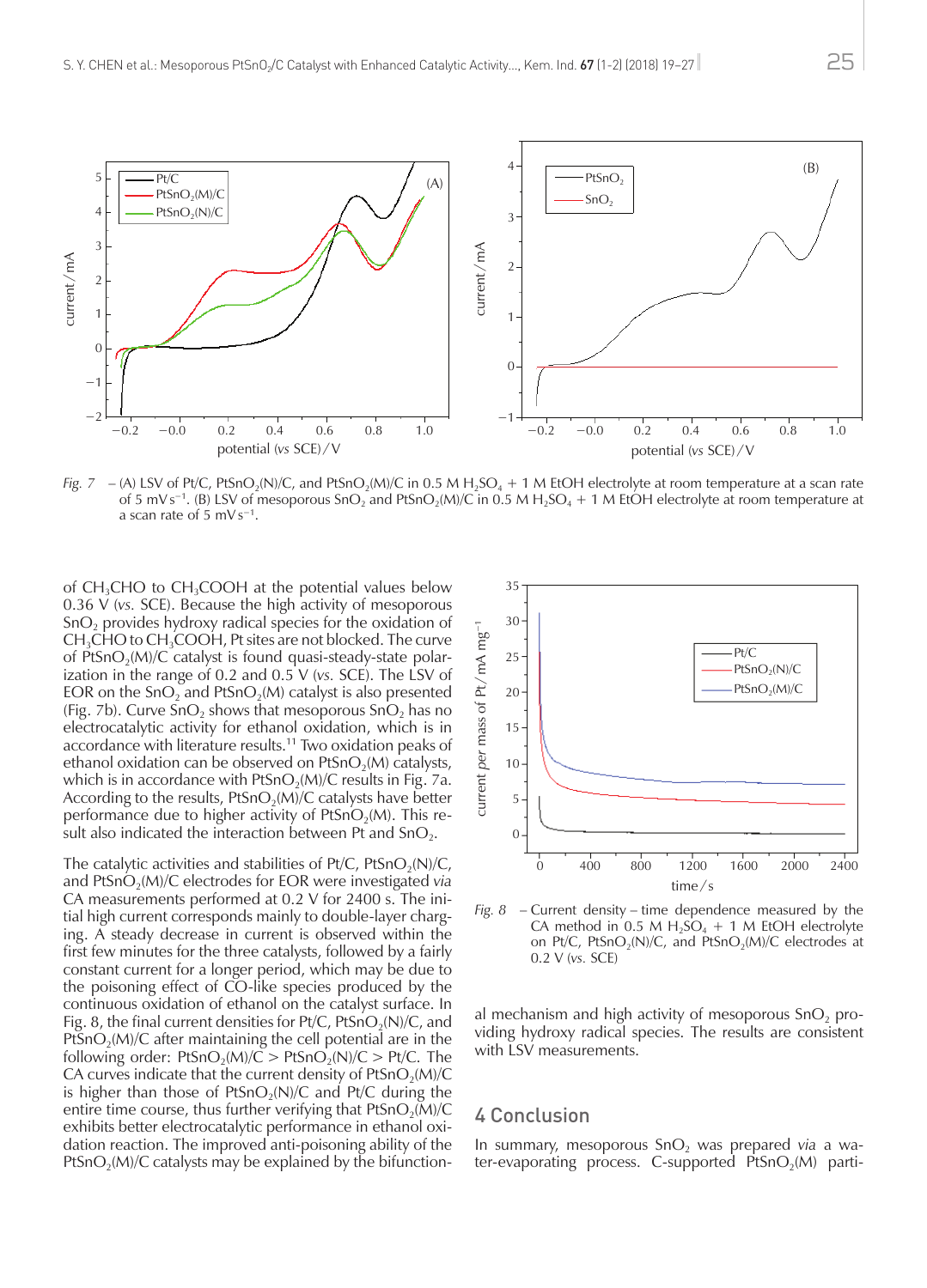cles with a nominal Pt : Sn ratio of 3 : 1 were prepared *via* a modified polyol method. As-prepared PtSnO<sub>2</sub>(M)/C exhibited enhanced electrocatalytic activity toward EOR compared with solid PtSnO<sub>2</sub>(N)/C and Pt/C catalysts. The enhanced EOR activity could be attributed to the mesoporous structure of  $SnO<sub>2</sub>$  and the strong chemical interaction between Pt and  $SnO<sub>2</sub>$ . This synthesis may lead to new development strategies to prepare EOR catalysts for DEFC.

#### ACKNOWLEDGEMENTS

This work was supported by the Foundation of Young Scientist of Shihezi University (2013ZRKXJQ03).

#### List of abbreviations

- EOR ethanol electro-oxidation reaction
- DEFC direct ethanol fuel cell
- EG ethylene glycol
- BET Brunauer–Emmett–Teller
- BJH Barrett–Joyner–Halenda
- XRD powder X-ray diffraction
- TEM transmission electron microscopy
- ICP-AES inductively coupled plasma atomic emission spectroscopy
- XPS x-ray photoelectron spectroscopy
- SCE saturated calomel reference electrode
- LSV linear sweep voltammetry
- CA chronoamperometry
- CV cyclic voltammetry
- ECSA electrochemical active surface area
- HRTEM high resolution transmission electron microscopy

# References

# Literatura

- 1. *Y. Lin, S. Zhang, S. Yan, G. Liu*, The effect of Sn content in Pt-SnO<sub>2</sub>/CNTs for methanol electro-oxidation, Electrochim. Acta **66** (2012) 1–6, doi: [https://doi.org/10.1016/j.electac](https://doi.org/10.1016/j.electacta.2011.12.109)[ta.2011.12.109](https://doi.org/10.1016/j.electacta.2011.12.109).
- 2. *W. J. Zhou, S. Q. Song, W. Z. Li, Z. H. Zhou, [G. Q. Sun,](http://www.sciencedirect.com/science/article/pii/S0378775304008626) Q. Xin, S. Douvartzides P. Tsiakaras*, Direct ethanol fuel cells based on PtSn anodes: the effect of Sn content on the fuel cell performance, J. Power Sources **140** (2005) 50–58, doi: [https://](https://doi.org/10.1016/j.jpowsour.2004.08.003) [doi.org/10.1016/j.jpowsour.2004.08.003.](https://doi.org/10.1016/j.jpowsour.2004.08.003)
- 3. *J. C. M. Silva, R. F. B. De Souza, L. S. Parreira, E. T. Neto, M. L. Calegaro, M. C. Santos*, Ethanol oxidation reactions using SnO<sub>2</sub>@Pt/C as an electrocatalyst, Appl. Catal. B-Environ. **99** (1-2) (2010) 265–271, doi: [https://doi.org/10.1016/j.ap](https://doi.org/10.1016/j.apcatb.2010.06.031)[catb.2010.06.031](https://doi.org/10.1016/j.apcatb.2010.06.031).
- 4. *M. Li, A. Kowal, K. Sasaki, N. Marinkovic, D. Su, E. Korach, P. Liu, R. R. Adzic*, Ethanol oxidation on the ternary Pt-Rh-SnO<sub>2</sub>/C electrocatalysts with varied Pt: Rh: Sn ratios, Electrochim. Acta **55** (2010) 4331–4338, doi: [https://doi.](https://doi.org/10.1016/j.electacta.2009.12.071)

[org/10.1016/j.electacta.2009.12.071.](https://doi.org/10.1016/j.electacta.2009.12.071)

- 5. *M. Li, D. A. Cullen, K. Sasaki, N. S. Marinkovic, K. More, R. R. Adzic*, Ternary electrocatalysts for oxidizing ethanol to carbon dioxide: making Ir capable of splitting C-C bond, J. Am. Chem. Soc. **135** (2012) 132–141, doi: [https://doi.](https://doi.org/10.1021/ja306384x) [org/10.1021/ja306384x](https://doi.org/10.1021/ja306384x).
- 6. *L. Jiang, G. Sun, S. Sun, J. Liu, S. Tang, H. Li, B. Zhou, Q. Xin*, Structure and chemical composition of supported Pt-Sn electrocatalysts for ethanol oxidation, Electrochim. Acta **50** (2005) 5384–5389, doi: [https://doi.org/10.1016/j.electac](https://doi.org/10.1016/j.electacta.2005.03.018)[ta.2005.03.018](https://doi.org/10.1016/j.electacta.2005.03.018).
- 7. *H. L. Pang, J. P. Lu, J. H. Chen, C. T. Huang, B. Liu, X. H.*  Zhang, Preparation of SnO<sub>2</sub>-CNTs supported Pt catalysts and their electrocatalytic properties for ethanol oxidation, Electrochim. Acta **54** (2009) 2610–2615, doi: [https://doi.](https://doi.org/10.1016/j.electacta.2008.10.058) [org/10.1016/j.electacta.2008.10.058.](https://doi.org/10.1016/j.electacta.2008.10.058)
- 8. *M. Zhu, G. Sun, Q. Xin*, Effect of alloying degree in PtSn catalyst on the catalytic behavior for ethanol electro-oxidation, Electrochim. Acta **54** (2009) 1511–1518, doi: [https://doi.](https://doi.org/10.1016/j.electacta.2008.09.035) [org/10.1016/j.electacta.2008.09.035.](https://doi.org/10.1016/j.electacta.2008.09.035)
- 9. *W.-P. Zhou, S. Axnanda, M. G. White, R. R. Adzic, J. Hrbek*, Enhancement in ethanol electrooxidation by SnO*x* nanoislands grown on Pt (111): effect of metal oxide-metal interface sites, J. Phys. Chem. C. **115** (2011) 16467–16473, doi: [https://doi.org/10.1021/jp203770x.](https://doi.org/10.1021/jp203770x)
- 10. *W. Du, G. Yang, E. Wong, N. A. Deskins, A. I. Frenkel, D. Su, X. Teng*, Platinum-Tin oxide core-shell catalysts for efficient electro-oxidation of ethanol, J. Am. Chem. Soc. **136** (2014) 10862–10865, doi: <https://doi.org/10.1021/ja505456w>.
- 11. *X. Zhang, H. Zhu, Z. Guo, Y. Wei, F. Wang*, Design and preparation of  $CNT@SnO<sub>2</sub>$  core-shell composites with thin shell and its application for ethanol oxidation, Int. J. Hydrogen Energy **35** (2010) 8841–8847, doi: [https://doi.org/10.1016/j.](https://doi.org/10.1016/j.ijhydene.2010.05.127) [ijhydene.2010.05.127.](https://doi.org/10.1016/j.ijhydene.2010.05.127)
- 12. *H. Zhang, C. Hu, X. He, L. Hong, G. Du, Y. Zhang*, Pt support of multidimensional active sites and radial channels formed by  $SnO<sub>2</sub>$  flower-like crystals for methanol and ethanol oxidation, J. Power Sources **196** (2011) 4499–4505, doi: [https://](https://doi.org/10.1016/j.jpowsour.2011.01.030) [doi.org/10.1016/j.jpowsour.2011.01.030.](https://doi.org/10.1016/j.jpowsour.2011.01.030)
- 13. *A. Kowal, M. Li, M. Shao, K. Sasaki, M. Vukmirovic, J. Zhang, N. Marinkovic, P. Liu, A. Frenkel, R. Adzic*, Ternary Pt/Rh/ SnO<sub>2</sub> electrocatalysts for oxidizing ethanol to  $CO<sub>2</sub>$ , Nat. Mater. **8** (2009) 325, doi: [https://doi.org/10.1038/nmat2359.](https://doi.org/10.1038/nmat2359)
- 14. *Y. Bai, J. Wu, X. Qiu, J. Xi, J. Wang, J. Li, W. Zhu, L. Chen*, Electrochemical characterization of Pt-CeO<sub>2</sub>/C and Pt-Ce<sub>x-</sub>  $Zr_{1-x}O_2/C$  catalysts for ethanol electro-oxidation, Appl. Catal. B-Environ. **73** (2007) 144–149, doi: [https://doi.](https://doi.org/10.1016/j.apcatb.2006.06.026) [org/10.1016/j.apcatb.2006.06.026.](https://doi.org/10.1016/j.apcatb.2006.06.026)
- 15. *D.-J. Guo, X.-P. Qiu, L.-Q. Chen, W.-T. Zhu*, Multi-walled carbon nanotubes modified by sulfated  $TiO<sub>2</sub>-A$  promising support for Pt catalyst in a direct ethanol fuel cell, Carbon **47** (2009) 1680–1685, doi: [https://doi.org/10.1016/j.car](https://doi.org/10.1016/j.carbon.2009.02.023)[bon.2009.02.023](https://doi.org/10.1016/j.carbon.2009.02.023).
- 16. *G. Chen, Z. Wang, D. Xia*, One-pot synthesis of carbon nanotube $@$ SnO<sub>2</sub>-Au coaxial nanocable for lithium-ion batteries with high rate capability, Chem. Mater. **20** (2008) 6951– 6956, doi: <https://doi.org/10.1021/cm801853c>.
- 17. *P. Manjula, R. Boppella, S. V. Manorama*, A facile and green approach for the controlled synthesis of porous  $SnO<sub>2</sub>$  nanospheres: application as an efficient photocatalyst and an excellent gas sensing material, ACS Appl. Mat. Interfaces **4** (2012) 6252–6260, doi: [https://doi.org/10.1021/](https://doi.org/10.1021/am301840s) [am301840s](https://doi.org/10.1021/am301840s).
- 18. *Y. Chen, J. Ma, L. Yu, Q. Li, T. Wang*, Mesoporous SnO<sub>2</sub> nano-